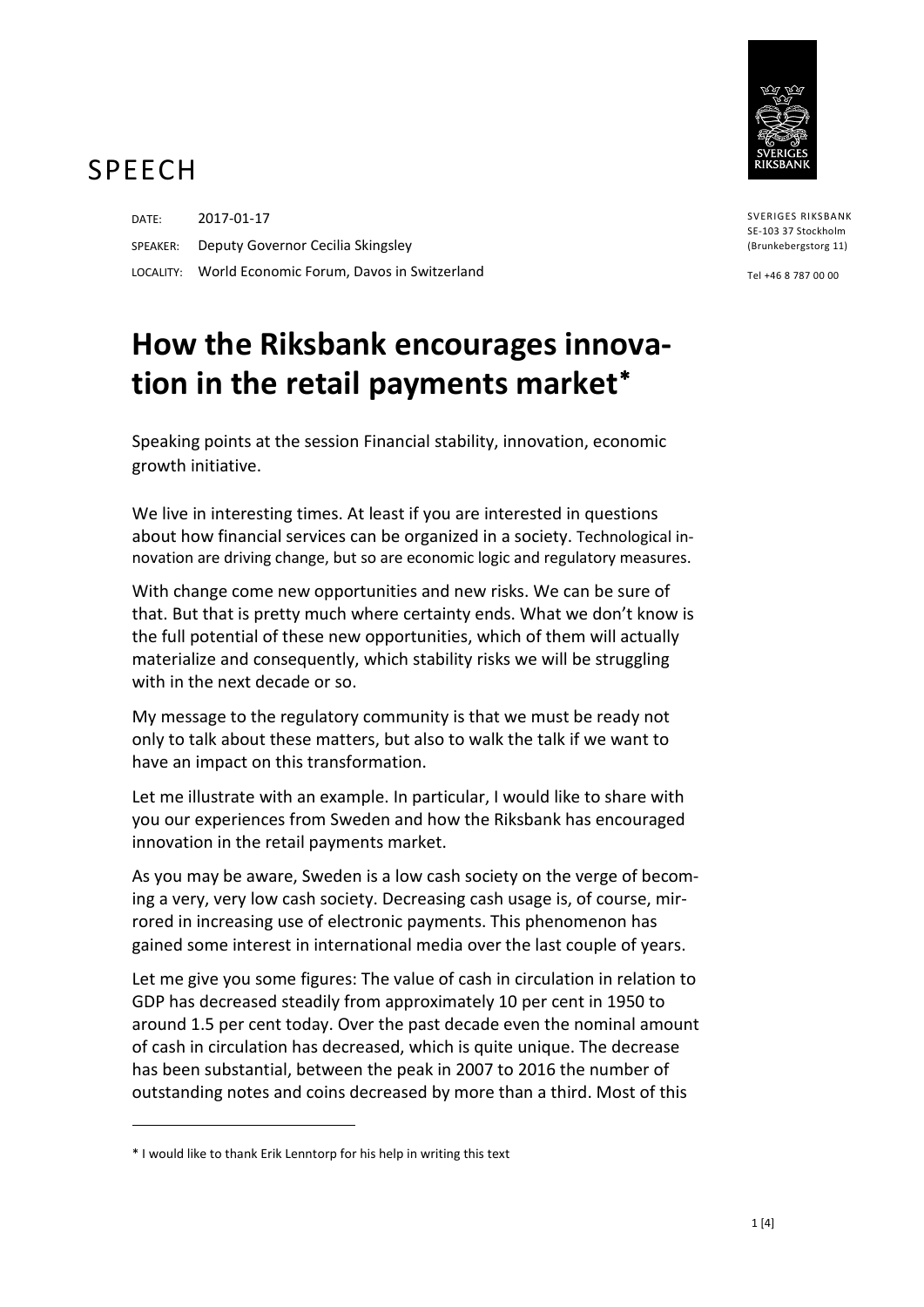

decline has taken place in the last two to three years, driven partly by changing consumer habits, partly by our ongoing changeover of banknotes and coins.

## **Value of banknotes and coins in circulation**



Note: Banks' holdings are excluded.

Sources: Statistics Sweden and Sveriges Riksbank.

Although there are many drivers explaining the move from cash to electronic payments, I would like to highlight two actions by the Riksbank. One is a decision to "not do" and the other is decision to "do".

The first is the "not do". We decided in the early 1990s not to implicitly subsidize cash anymore by storing it all over the country and allowing for overnight deposits. It took some time to implement this strategy. But as of a few years back, the Riksbank only has one cash depot in the entire country. It is the market's responsibility to store and transport cash, hence those costs are now borne by the market.

The second is a "do". A few years back, we engaged in a dialogue with a consortium of banks and the Swedish clearing house on how a fast payment system available 24/7 could be created. For a payment system to be safe, you want to assure an eventual settlement over the central bank's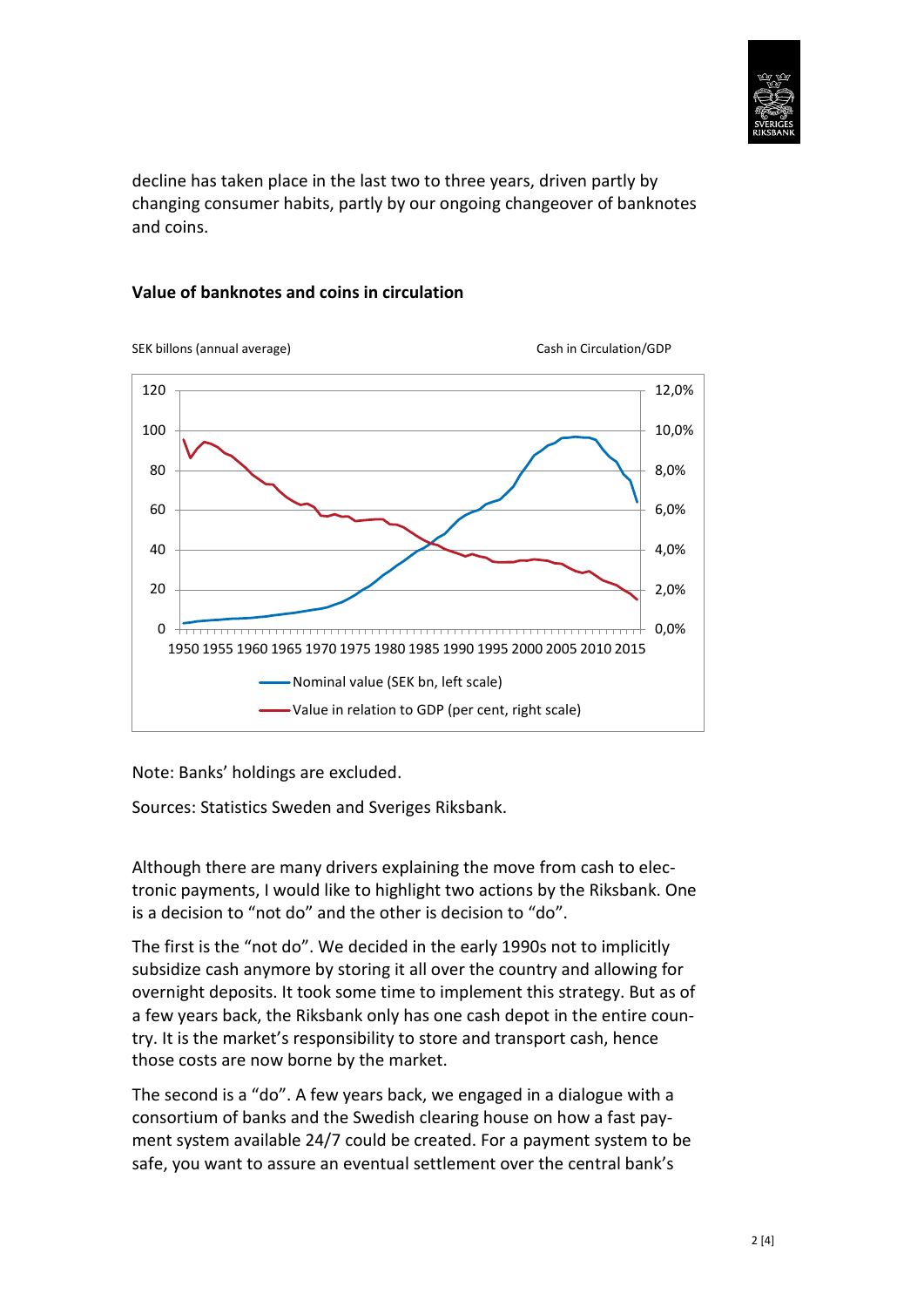

books that is in central bank money. This can normally only be done when the central bank's payment system is open. After some thinking, we found a way to connect the instant payment system with the Riksbank's system and by allowing ring-fenced overnight balances for this purpose - or to put it differently by extending a secured credit overnight - we managed to construct a scheme where the fast payments are backed by central bank money even when our system is closed. The result? Today over half of the Swedish population have downloaded the fast payments app (Swish) on their smart phone and it has become a prominent feature in the retail payment landscape, providing a substitute for cash in person to person (P2P) payments.



**Cards and cash are the most common payment methods among consumers**

Source: Sveriges riksbank.

These two examples shows that a central bank may need to be both "hands off" and "hands on" depending on the situation to foster innovation. The trick is to find the right degree of intervention at the right time. And to perform that trick there are no short cuts. A thorough analysis of costs and benefits is needed.